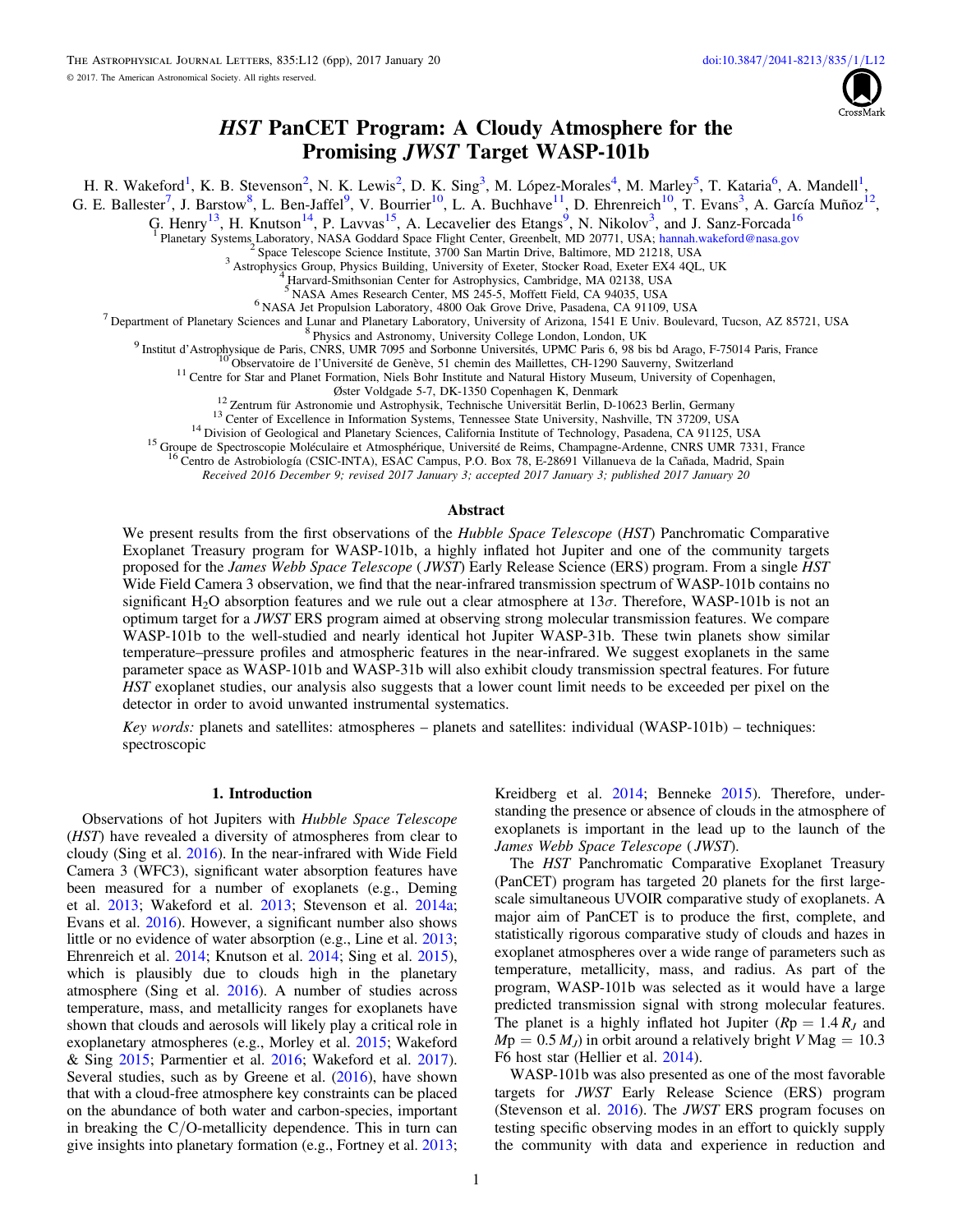analysis of JWST observations. As such, the targets suitable for such observations were limited to targets that fit the following criteria (Stevenson et al. [2016](#page-5-18)): Be in or near the continuous viewing zone of JWST (i.e., near the ecliptic poles) and have a short orbital period such that multiple transit opportunities arise and long visibility windows are open for scheduling. Additionally, the planetary system must have well constrained parameters, a relatively bright host star, and a transmission spectrum with measurable spectroscopic features. The ERS proposal submission deadline is expected to be in the summer of 2017; as such, it is vital that reconnaissance observations be carried out on the best targets in a timely manner.

WASP-101b is expected to have a predominantly cloudy atmosphere, using the surface gravity and temperature as predictive parameters outlined in Stevenson ([2016](#page-5-19)). However, other observed hot Jupiters in the same parameter regime have already shown contrasting properties (Sing et al. [2016](#page-5-0)): WASP-17b and HD 209458b are clear while WASP-31b is cloudy. As such, it is not yet clear to what extent simplified predictive strategies will be accurate and exceptions to general trends can bring about additional insight.

WASP-101 was one of the first observations undertaken in the new HST cycle. In this Letter, we present the near-infrared observations conducted using HST and the resultant transmission section with discussion on clouds and JWST.

## 2. Observations and Analysis

Observations of WASP-101 were conducted with HST WFC3 G141 grism as part of the HST PanCET program GO-14767 (PIs Sing and López-Morales) on 2016 October 2nd. Observations were conducted in forward spatial scan mode, using the  $512 \times 512$  subarray, in SPARS25, with 7 reads per exposure, resulting in an exposure time of 138.38 s. We use a scan rate of ∼0.65 pixels per second with a final spatial scan covering ∼90 pixels in the cross-dispersion direction on the detector. This results in a maximum count rate of  $22,000 e^-$  per pixel, which is quite low but importantly does not enter the nonlinearity regime of the detector.

We use the *IMA* output files from the CalWF3 pipeline that are in  $e^-$ , each are calibrated for zero-read bias and dark current subtraction. To extract the spectra, we followed a similar method to Evans et al. ([2016](#page-5-4)). In each exposure, the difference between successive non-destructive reads was taken and a tophat filter was applied around the target spectrum. The full image is then reconstructed by adding the individual reads back together. We then extract the stellar spectrum from each reconstructed image for a series of apertures. We determine the best aperture across the whole spectrum by reducing the scatter in the out-of-transit band-integrated residuals. We find a best aperture of  $\pm$ 44 pixels for G141 around a centering profile that is found to be consistent across the spectrum for each exposure.

### 2.1. Band-integrated Light Curve

We monitored the transit with HST over a total of five orbits with observations occurring prior, during, and post-transit. We discard the zeroth orbit as it contains vastly different systematics to the subsequent orbits. This is an effect observed in many previous studies of WFC3 exoplanet transits data (e.g., Deming et al. [2013](#page-5-1); Mandell et al. [2013;](#page-5-20) Sing et al. [2013,](#page-5-21) [2016](#page-5-0); Wakeford et al. [2013;](#page-5-2) Ehrenreich et al. [2014](#page-5-6)). We additionally remove the first exposure of each orbit following the buffer

<span id="page-1-0"></span>

Figure 1. Band-integrated light curve and residuals. (a) Raw light curve (black points) and model (red). (b) Raw orbit-to-orbit residuals showing the gradient difference between HST orbit 1 and orbits 2–4. (c) Light curve corrected by the systematic model and the best-fit transit model (red). (d) Residuals in parts per million (ppm) of corrected light curve compared to the transit model (red dashed line).

dump as they contain significantly lower count levels than the following exposures. This results in a total of 48 exposures over four orbits. We first analyze the band-integrated light curve, to obtain the broadband planet-to-star radius ratio  $(R_p)$  $R_{*}$ ), by summing the flux between 1.125 and 1.65  $\mu$ m in each exposure to create the band-integrated light curve (see Figure  $1(a)$  $1(a)$ ).

To analyze the band-integrated light curve we first have to understand the instrumental systematics impacting the observed flux. We test a number of systematic model corrections for visit-long and orbit-long trends in the data. To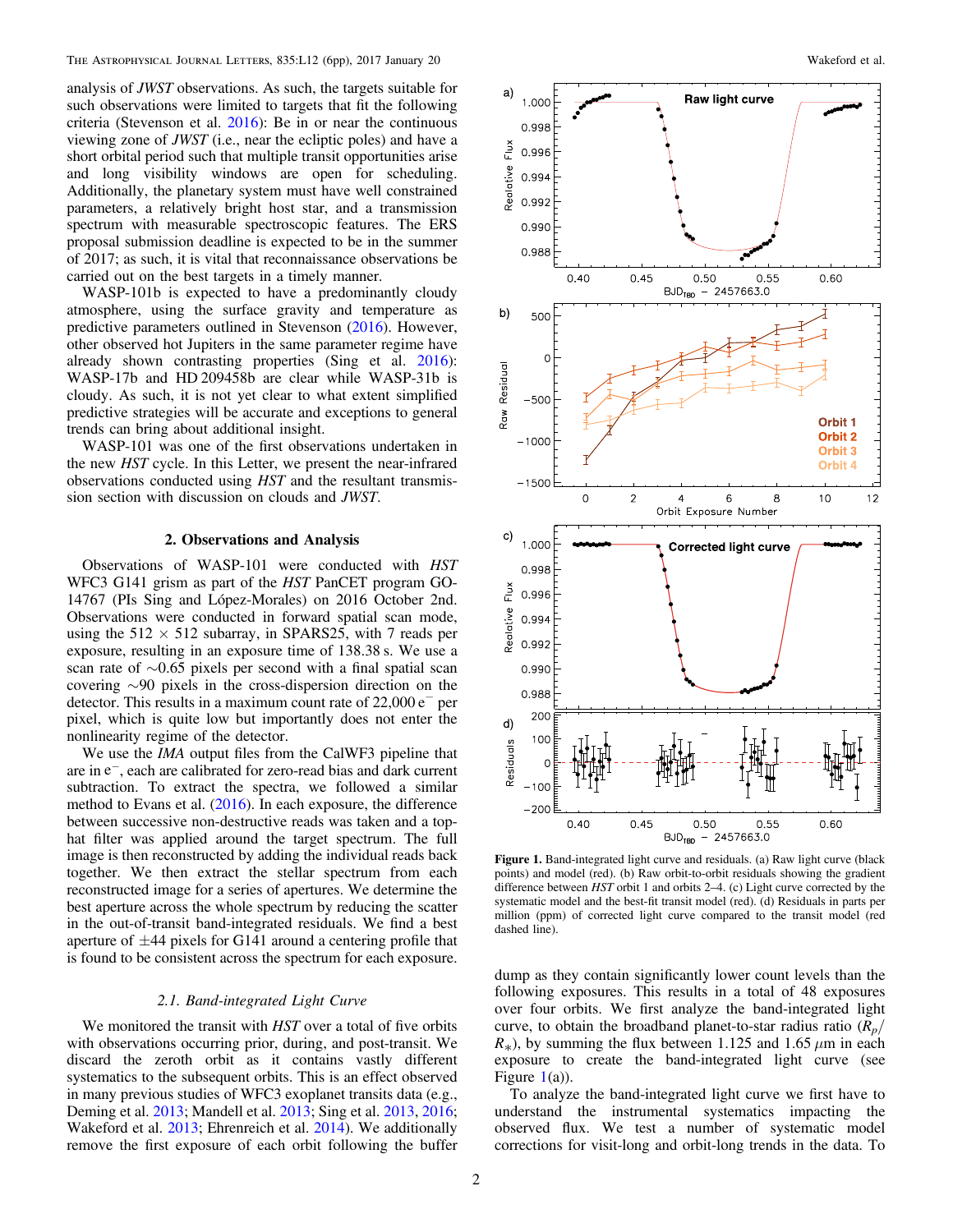<span id="page-2-0"></span>

Figure 2. Spectroscopic light curves and residuals for the common-mode method. Top: normalized and systematics-corrected data (points) and best-fit transit model (line) in 15 spectroscopic channels between 1.125 and 1.65  $\mu$ m. Bottom: corresponding residuals (ppm) from the systematic corrected light curves with their 1 $\sigma$ error bars.

correct for visit-long trends, we test linear, quadratic, and a rising exponential plus linear function (Stevenson et al. [2014b](#page-5-22); Line et al. [2016](#page-5-23)). We find that a rising exponential plus linear function in planetary phase combined with a rising exponential plus linear function in HST orbital phase produced the best fit for the data. As can be seen in Figure [1](#page-1-0)(b), the first orbit, following the removal of the zeroth orbit, exhibits a different systematic trend compared to the subsequent orbits. We see this in other unpublished data sets, and it appears to be related to low counts per pixel resulting from the chosen scan rates. This

potentially introduces not only an upper count limit needed for HST exoplanet studies (e.g., Berta et al. [2012](#page-5-24); Wilkins et al. [2014](#page-5-25); Wakeford et al. [2016](#page-5-26)), but also a lower count limit that needs to be exceeded per pixel on the detector (i.e.,  $25,000 \,\mathrm{e}^-$  < per pixel count < 35,000 e<sup>-</sup>).

From the band-integrated light curve we measure a center of transit time of 2457663.51944  $\pm$  0.000080 (BJD<sub>TBD</sub>), converted from MJD using Eastman ([2012](#page-5-27)), and compute a bandintegrated  $R_p/R_*$  of 0.10860  $\pm$  0.00019. As the HST orbital phasing also includes the full ingress, we also fit for the system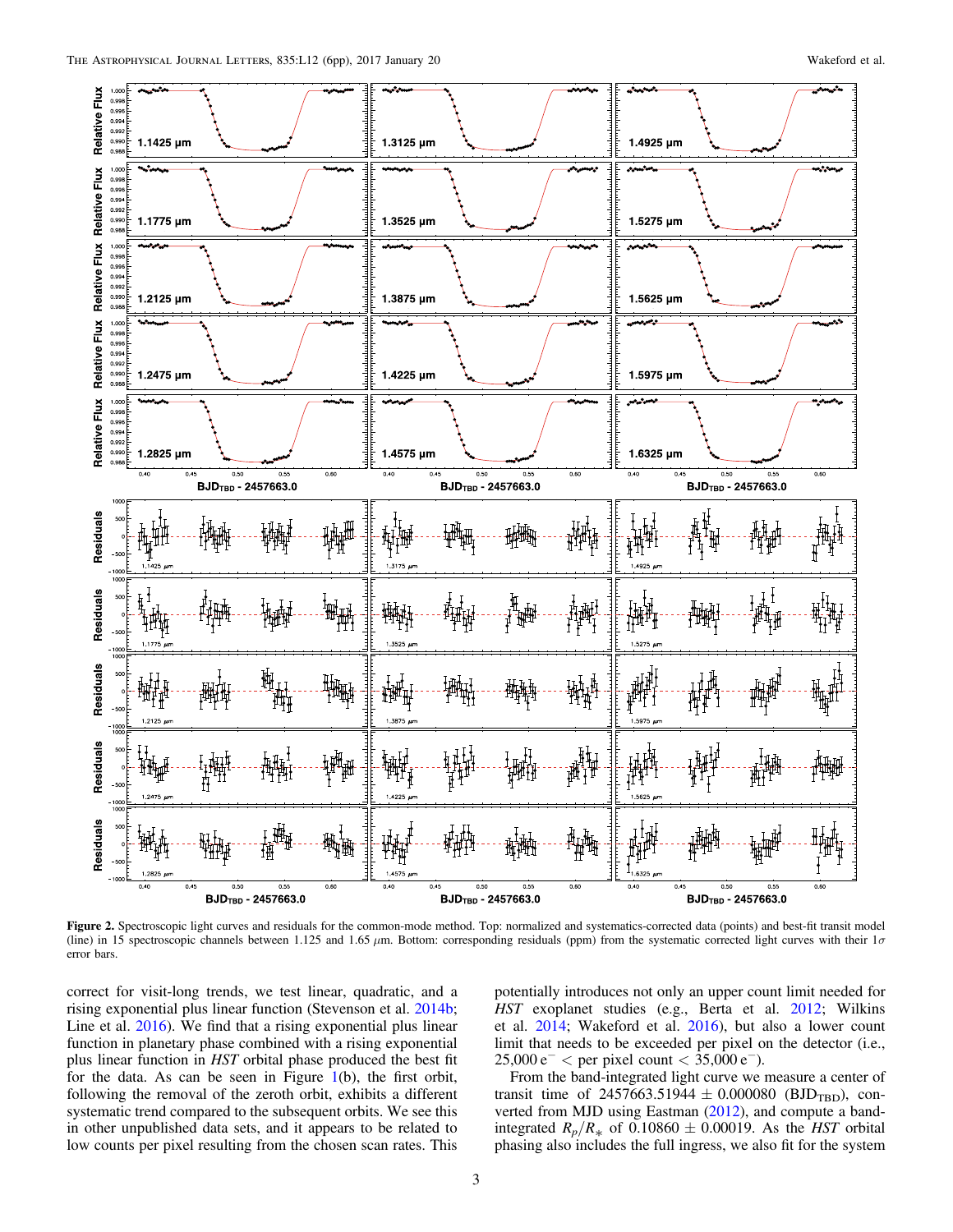<span id="page-3-1"></span>

Figure 3. Transmission spectrum of WASP-101b from our common-mode analysis (black points) and using marginalization (gray squares). We use the common-mode transmission spectrum and fit for the best 1D isothermal model (Fortney et al. [2010](#page-5-28)), which has  $T = 1250$  K and a flat cloud deck  $\times 100$  the hydrogen crosssection (red). The model in blue shows the expected absorption feature for a clear atmosphere at the same temperature. The dashed line shows the null hypothesis.

<span id="page-3-0"></span>Table 1 Transmission Spectrum of WASP-101b Measured with HST WFC3 G141 Grism and Analyzed Using Common-mode Correction

| Wavelength, $\lambda$<br>$(\mu m)$ | $\Delta \lambda$<br>$(\mu m)$ | $(R_p/R_*)^2$ | Uncertainty |
|------------------------------------|-------------------------------|---------------|-------------|
|                                    |                               |               |             |
| 1.1775                             | 0.035                         | 1.1810        | 0.0067      |
| 1.2125                             | 0.035                         | 1.1715        | 0.0070      |
| 1.2475                             | 0.035                         | 1.1871        | 0.0065      |
| 1.2825                             | 0.035                         | 1.1850        | 0.0063      |
| 1.3175                             | 0.035                         | 1.1800        | 0.0068      |
| 1.3525                             | 0.035                         | 1.1786        | 0.0063      |
| 1.3875                             | 0.035                         | 1.1804        | 0.0063      |
| 1.4225                             | 0.035                         | 1.1997        | 0.0072      |
| 1.4575                             | 0.035                         | 1.1655        | 0.0067      |
| 1.4925                             | 0.035                         | 1.1936        | 0.0072      |
| 1.5275                             | 0.035                         | 1.1857        | 0.0071      |
| 1.5625                             | 0.035                         | 1.1579        | 0.0071      |
| 1.5975                             | 0.035                         | 1.1671        | 0.0077      |
| 1.6325                             | 0.035                         | 1.1708        | 0.0077      |

inclination and the ratio of semimajor axis to stellar radius  $\left(a\right)$  $R_{\ast}$ ). We find an inclination of 84.73  $\pm$  0.05 and an improved  $a/R_*$  of 8.173  $\pm$  0.046. We fix each parameter, excluding  $R_p$ /  $R_{*}$ , for each spectroscopic light curve.

#### 2.2. Transmission Spectrum

To measure the atmospheric transmission spectrum, we divide the spectrum into 15 bins, each with  $\Delta\lambda = 0.035 \,\mu \text{m}$ , and measure  $R_p/R_*$  in each spectroscopic light curve (Figure [2](#page-2-0)). We perform common-mode correction on each spectroscopic light curve using the residuals from the band-integrated light curve in addition to a linear trend in time (e.g., Deming et al. [2013](#page-5-1); Stevenson et al. [2014a](#page-5-3)). This removes "common" systematics and assumes wavelength-independent trends. The measured  $R_p/R_*$  from each spectroscopic light curve are listed in Table [1.](#page-3-0) We additionally measure the transmission spectrum using marginalization, which accounts for systematic trends by calculating a weight based on the evidence of fit to all tested models (see Table 2 of Wakeford et al. [2016](#page-5-26)) and marginalizes over all results to get the measured parameter and uncertainty

(Wakeford et al. [2016](#page-5-26)). We find both transmission spectra are in good agreement with each other (see Figure [3](#page-3-1)), suggesting that there are limited or no wavelength-dependent systematics.

We test the measured transmission spectrum against a suite of isothermal models calculated from a grid formulated in Fortney et al. ([2010](#page-5-28)). Each one-dimensional isothermal model assumes solar metallicity and includes a self-consistent treatment of radiative transfer and thermo-chemical equilibrium of neutral and ionic species. These models account for condensation and thermal ionization, though do not include photochemistry (Lodders [1999](#page-5-29), [2002,](#page-5-30) [2010;](#page-5-31) Lodders & Fegley [2002](#page-5-32), [2006;](#page-5-33) Visscher et al. [2006](#page-5-34); Freedman et al. [2008](#page-5-35)).

We find that the transmission spectrum of WASP-101b shows no evidence for  $H_2O$  absorption. We can rule out spectral features at  $13\sigma$  significance. As it is well known, there is degeneracy in the interpretation of a flat transmission spectrum at the WFC3 G141 wavelengths. Such flat spectra could be produced either by a cloudy atmosphere, or by an atmosphere with very low  $H_2O$ content. However, based on the recent large HST hot Jupiter survey results by Sing et al. ([2016](#page-5-0)), clouds appear to be the most likely scenario for a planet like WASP-101b. To model the lack of molecular features in the transmission spectrum, we use a uniform, wavelength-independent, gray-scattering cloud with scattering approximated by increasing the Rayleigh cross-section of hydrogen at  $350 \text{ nm}$  by  $100 \times$ , which likely corresponds to clouds formed with large particle sizes ( $>1 \mu$ m). This significantly reduces the amplitude of the expected  $H_2O$  absorption features. However, this has only a marginally better fit compared to the null hypothesis of a completely featureless spectrum and is consistent with a flat spectrum at the resolution of the data (see Figure [3](#page-3-1)).

### 3. Discussion

Obscuring condensate clouds in planetary atmospheres can remove low abundance absorbers from the gas phase, obscure absorption features from gases at deeper levels (Sing et al. [2016](#page-5-0)), scatter incoming radiation, and add their own absorption features (Wakeford & Sing [2015;](#page-5-10) Wakeford et al. [2017](#page-5-12)). As was shown in Sing et al. ([2016](#page-5-0)), approximately 50% of measured exoplanet transmission spectra show some source of aerosol or cloud opacity in the atmosphere.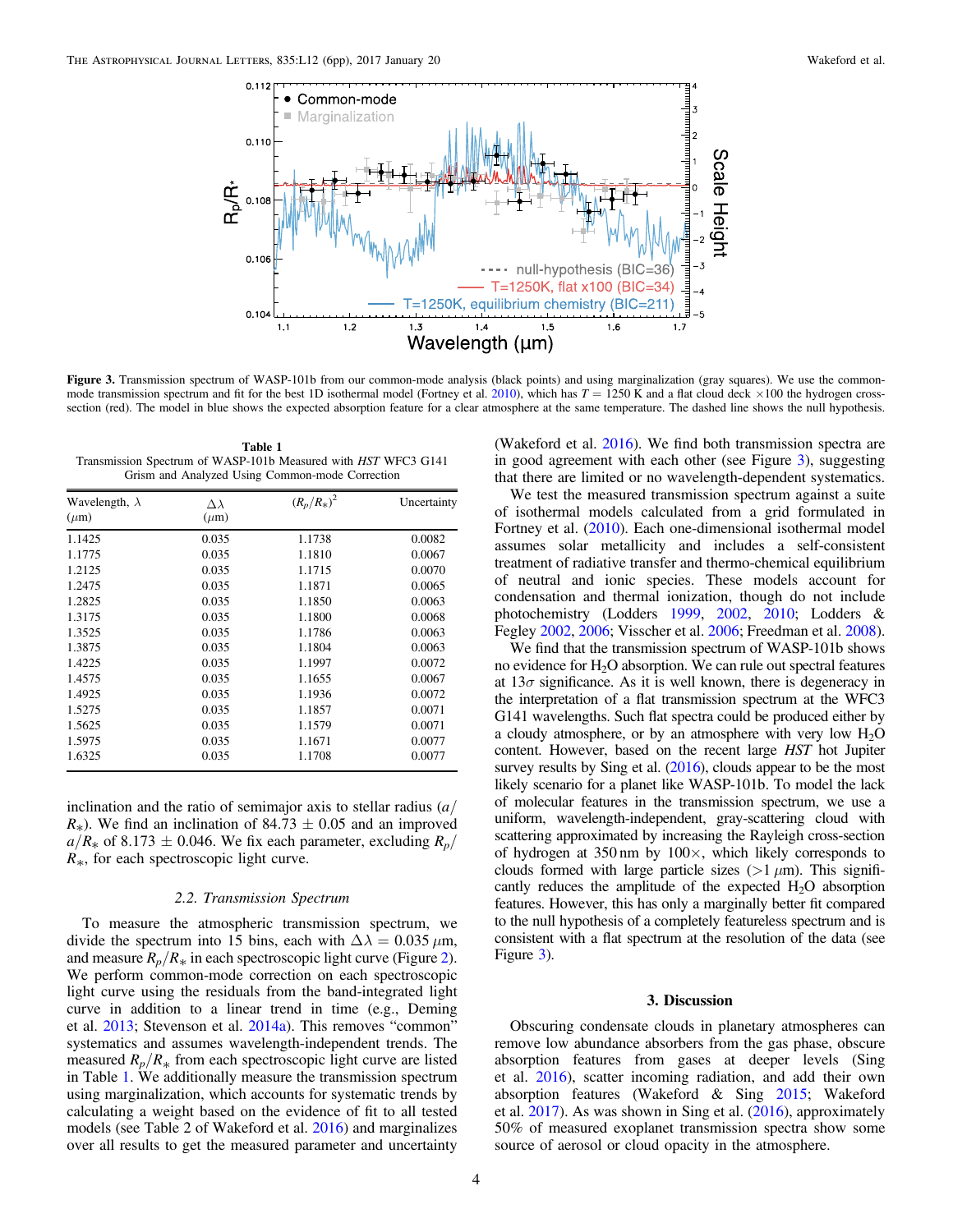<span id="page-4-0"></span>

Figure 4. (a) Temperature–pressure profile of WASP-101b (red; this work), with WASP-31b (blue; Sing et al. [2016](#page-5-0)). The condensation curves (dashed, labeled) indicate the different cloud species in the atmosphere where they cross the TP profile. The gray regions in each panel show the general pressure levels probed by transmission spectral observations. (b) Comparison between the slant optical depth of  $MgSiO<sub>3</sub>$  at the pressures probed by transmission spectroscopy. ((c) and (d)) Slant optical depth of each cloud-forming species for a gray-scattering cloud with  $f_{\text{sed}} = 0.1$  in each atmosphere. We use the formulations in Ackerman & Marley ([2001](#page-5-41)) to calculate the optical depth and total optical depth of all condensates in the atmosphere with the indicated cloud mass for each species.

Out of the previously well-studied hot Jupiters (e.g., Deming et al. [2013;](#page-5-1) Kreidberg et al. [2014](#page-5-15); Sing et al. [2016](#page-5-0)), WASP-101b is most similar to WASP-31b. Both planets orbit an F6 star with an orbital period of approximately 3.5 days. WASP-101b is marginally denser with  $R_p = 1.41 R_J$  and  $M_p = 0.50 M_J$  and  $g_p = 6.22 \text{ ms}^{-2}$ , compared to WASP-31b with  $R_p = 1.53 R_J$  and  $M_p = 0.48 M_J$  with a lower  $g_p = 4.95 \text{ ms}^{-2}$ . Both planets also have  $T_{eq} \approx 1560 \text{ K}$  and modest atmospheric scale heights, around 900 and 1100 km, respectively, making them good targets for transmission spectral characterization.

To further explore the role of cloud opacity in the atmosphere, we compute a temperature–pressure (TP) profile for WASP-101b following the methods of Fortney et al. ([2008](#page-5-36)) and compare it to WASP-31b (Figure [4](#page-4-0)). WASP-31b was found to have a gray cloud that sits reasonably low in the atmosphere with a spectral signature that extends from the optical to the near-IR (see Sing et al. [2015;](#page-5-8) Barstow et al. [2017](#page-5-37)). We approximate the condensate cloud-forming species from multiple condensation curves from Visscher et al. ([2010](#page-5-38)), Morley et al. ([2012](#page-5-39)), and Wakeford et al. ([2017](#page-5-12)). The Global Circulation Model for WASP-31b (Kataria et al. [2016](#page-5-40)) shows that there should be little difference between eastern and western limb temperatures. We therefore use a single global TP profile for both planets as an approximation. The TP profiles of both WASP-101b (this work) and WASP-31b (Sing et al. [2016](#page-5-0)) cross multiple condensation curves with aluminumand titanium-oxides deep in the atmosphere, followed by silicates, metals, and MnS in or near the observable atmosphere.

We use the atmospheric TP profiles with the Ackerman & Marley ([2001](#page-5-41)) cloud code, which calculates the cumulative geometric scattering optical depth by cloud particles through the atmosphere following Mie theory (e.g., Morley et al. [2012](#page-5-39), [2015;](#page-5-9) Wakeford & Sing [2015](#page-5-10)). We convert this to the slant optical depth (Fortney [2005](#page-5-42)) for each species and compare their cloud mass. We use a sedimentation efficiency  $f_{\text{sed}} = 0.1$ (Morley et al. [2015](#page-5-9)) for both atmospheres and compare the optical depth of enstatite clouds over the critical pressures probed in transmission (Figure  $4(b)$  $4(b)$ ). This shows that at pressures higher than 0.001 bar, WASP-101b has a higher optical depth, while at lower pressures higher in the atmosphere both WASP-101b and WASP-31b have similarly significant opacity caused by enstatite clouds, where small changes are likely due to the slight difference in temperature and gravity. We show the deconstruction of the total opacity of both atmospheres in Figure [4](#page-4-0)(c) for WASP-101b and Figure [4](#page-4-0)(d) for WASP-31b, with each contribution from the different cloudforming species. The cloud model shows that in both atmospheres enstatite and iron cause the highest opacity at pressures probed by transmission spectral observations. Similar to the cloud masses shown in Wakeford et al. ([2017](#page-5-12)), MnS and Cr are not significant contributors to the overall opacity of the atmosphere, which is dominated by  $Al_2O_3$ , Fe, and MgSiO<sub>3</sub>. It will be interesting to determine if exoplanets in the same parameter regime as WASP-101b and WASP-31b will also exhibit cloudy transmission spectral features. These models can be used to approximate the cloud species and opacities expected in transmission spectral studies in preparation for JWST; however, we note that no thermal feedback from the clouds themselves are included.